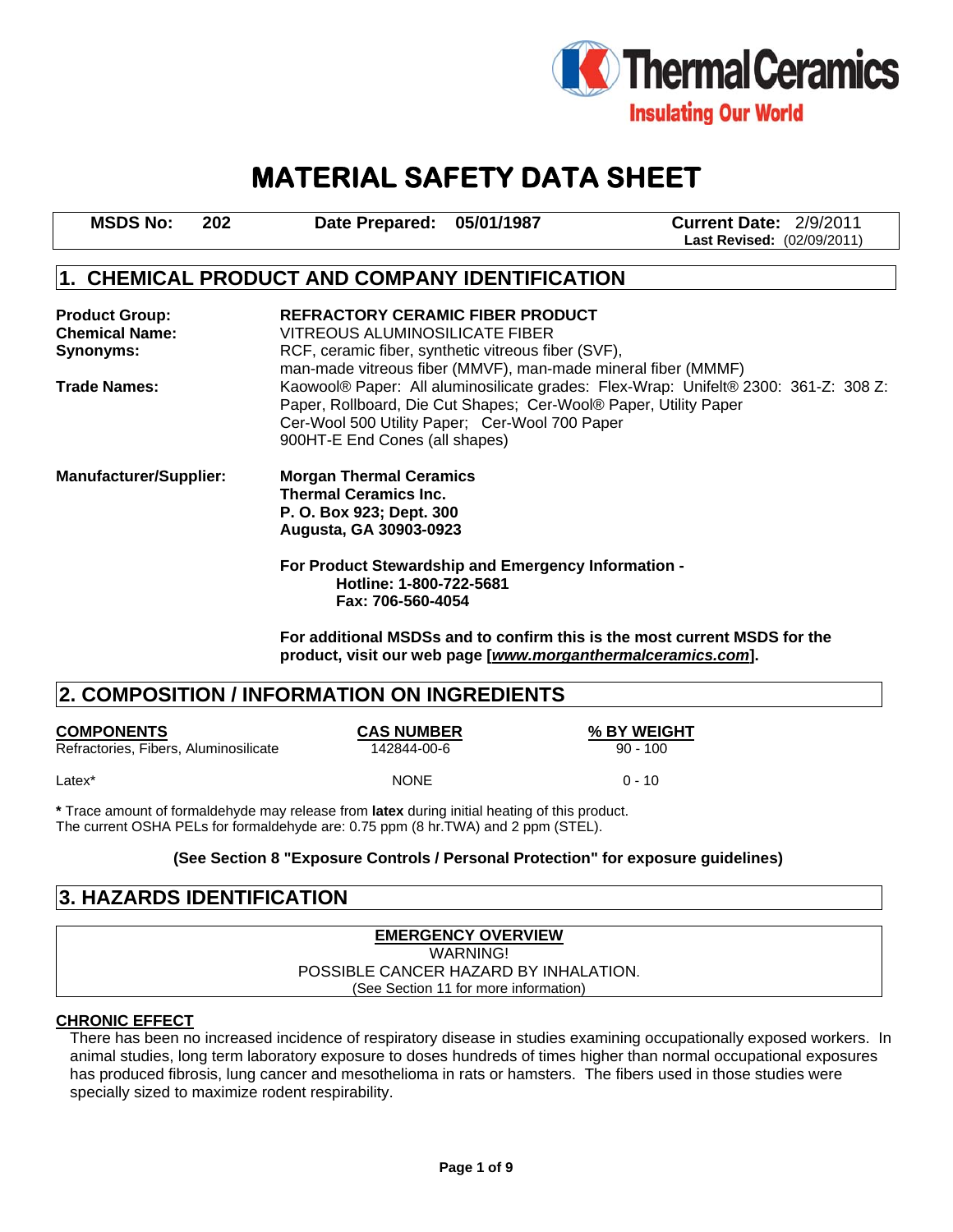#### **OTHER POTENTIAL EFFECTS**

#### **TARGET ORGANS:**

Respiratory Tract (nose and throat), Eyes, Skin

#### **RESPIRATORY TRACT (nose and throat) IRRITATION:**

If inhaled in sufficient quantity, may cause temporary, mild mechanical irritation to respiratory tract. Symptoms may include scratchiness of the nose or throat, cough or chest discomfort.

#### **EYE IRRITATION:**

May cause temporary, mild mechanical irritation. Fibers may be abrasive; prolonged contact may cause damage to the outer surface of the eye.

#### **SKIN IRRITATION:**

May cause temporary, mild mechanical irritation. Exposure may also result in inflammation, rash or itching.

#### **GASTROINTESTINAL IRRITATION:**

Unlikely route of exposure.

#### **MEDICAL CONDITIONS AGGRAVATED BY EXPOSURE:**

Pre-existing medical conditions, including dermatitis, asthma or chronic lung disease may be aggravated by exposure; individuals who have a history of allergies may experience greater amounts of skin and respiratory irritation.

#### **HAZARD CLASSIFICATION**

Although studies, involving occupationally exposed workers, have not identified any increased incidence of respiratory disease, results from animal testing have been used as the basis for hazard classification. In each of the following cases, the conclusions are qualitative only and do not rest upon any quantitative analysis suggesting that the hazard actually may occur at current occupational exposure levels.

The **International Agency for Research on Cancer (IARC)** confirmed in October 2001 that Group 2B (possible human carcinogen based on sufficient evidence of carcinogenicity in animals but inadequate evidence in humans) continues to be the appropriate classification for refractory ceramic fiber.

The Seventh Annual Report on Carcinogens (1994), prepared by the **National Toxicology Program (NTP),** classified respirable RCF and glasswool as substances reasonably anticipated to be carcinogens.

The **American Conference of Governmental Industrial Hygienists (ACGIH)** has classified RCF as "A2-Suspected Human Carcinogen."

The **Commission of The European Communities (DG XI)** has classified RCF as a substance "that should be regarded as if it is carcinogenic to man."

The **State of California**, pursuant to Proposition 65, The Safe Drinking Water and Toxic Enforcement Act of 1986, has listed "ceramic fibers (airborne fibers of respirable size)" as a chemical known to the State of California to cause cancer.

The **Canadian Environmental Protection Agency (CEPA)** has classified RCF as "probably carcinogenic" (Group 2).

The **Canadian Workplace Hazardous Materials Information System (WHMIS)** – RCF is classified as Class D2A - Materials Causing Other Toxic Effects.

The **Hazardous Materials Identification System (HMIS)** –

Health 1<sup>\*</sup> Flammability 0 Reactivity 0 Personal Protection Index: X (Employer Determined) (\* denotes potential for chronic effects)

# **4. FIRST AID MEASURES**

#### **RESPIRATORY TRACT (nose and throat) IRRITATION:**

If respiratory tract irritation develops, move the person to a dust free location. See Section 8 for additional measures to reduce or eliminate exposure.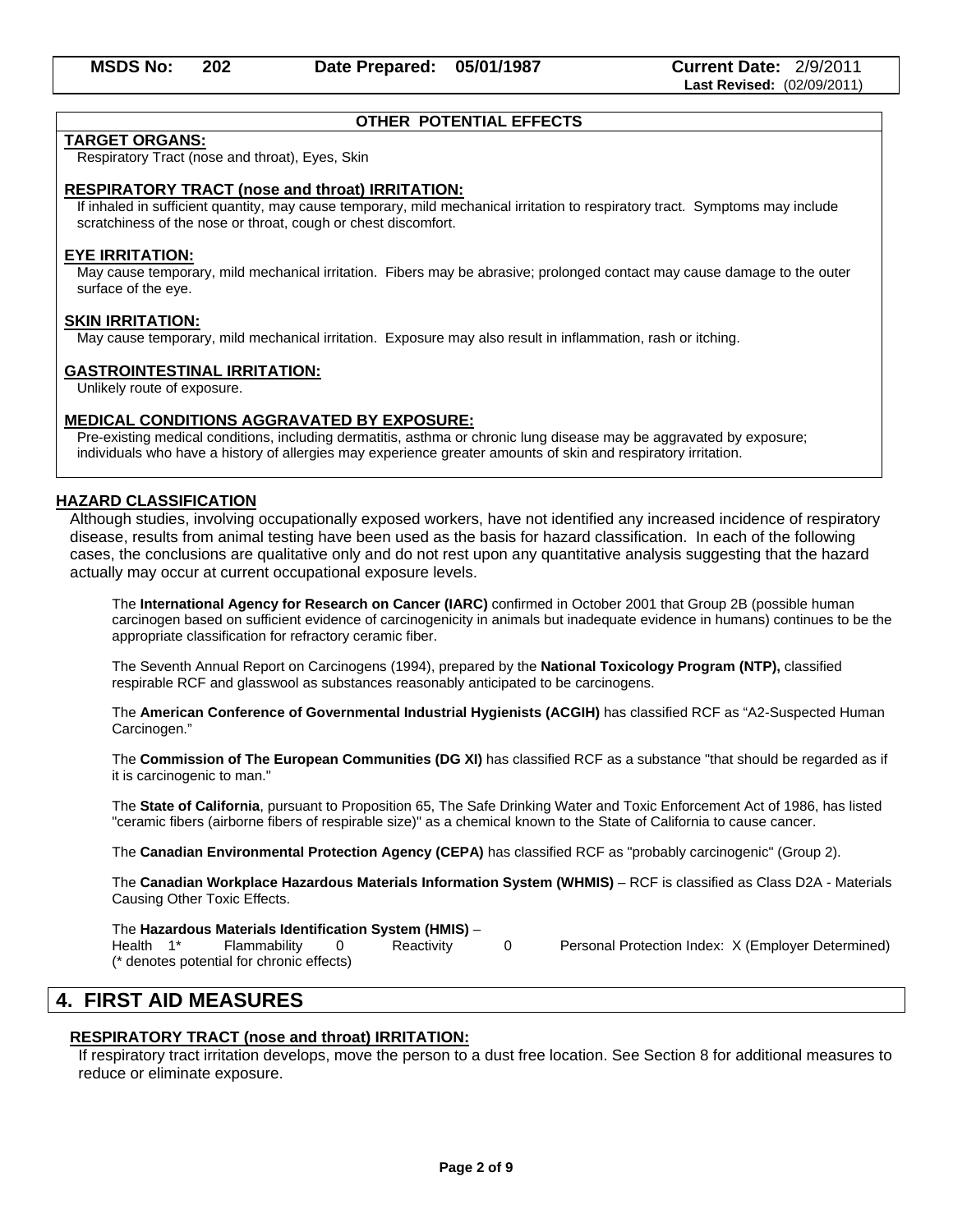| <b>MSDS No:</b> | 202 | Date Prepared: 05/01/1987 | <b>Current Date: 2/9/2011</b>     |
|-----------------|-----|---------------------------|-----------------------------------|
|                 |     |                           | <b>Last Revised: (02/09/2011)</b> |

#### **EYE IRRITATION:**

If eyes become irritated, flush immediately with large amounts of lukewarm water for at least 15 minutes. Eyelids should be held away from the eyeball to ensure thorough rinsing. Do not rub eyes.

#### **SKIN IRRITATION:**

If skin becomes irritated, remove soiled clothing. Do not rub or scratch exposed skin. Wash area of contact thoroughly with soap and water. Using a skin cream or lotion after washing may be helpful.

#### **GASTROINTESTINAL IRRITATION:**

If gastrointestinal tract irritation develops, move the person to a dust free environment.

#### **- If the above symptoms persist, seek medical attention. -**

#### **NOTES TO PHYSICIANS:**

Skin and respiratory effects are the result of temporary, mild mechanical irritation; fiber exposure does not result in allergic manifestations.

| <b>NFPA Codes:</b>                                                                                                                                                                                             | <b>Flammability: 0</b> |                      | Health: 1 | Reactivity: 0                                                 | Special: 0 |  |
|----------------------------------------------------------------------------------------------------------------------------------------------------------------------------------------------------------------|------------------------|----------------------|-----------|---------------------------------------------------------------|------------|--|
| <b>NFPA Unusual Hazards:</b><br><b>Flammable Properties:</b><br><b>Flash Point:</b><br>Hazardous Decomposition Products: None<br><b>Unusual Fire and Explosion Hazard: None</b><br><b>Extinguishing Media:</b> |                        | None<br>None<br>None |           | Use extinguishing media suitable for type of surrounding fire |            |  |

# **6. ACCIDENTAL RELEASE MEASURES**

#### **SPILL PROCEDURES**

Avoid creating airborne dust. Dust suppressing cleaning methods such as wet sweeping or vacuuming should be used to clean the work area. If vacuuming, the vacuum should be equipped with a HEPA filter. Compressed air or dry sweeping should not be used for cleaning.

# **7. HANDLING AND STORAGE**

#### **STORAGE**

Store in original container in a dry area. Keep container closed when not in use.

#### **HANDLING**

Handle ceramic fiber carefully. Limit use of power tools unless in conjunction with local exhaust. Use hand tools whenever possible. Frequently clean the work area with HEPA filtered vacuum or wet sweeping to minimize the accumulation of debris. Do not use compressed air for clean-up.

#### **EMPTY CONTAINERS**

Product packaging may contain residue. Do not reuse.

# **8. EXPOSURE CONTROLS/PERSONAL PROTECTION**

| <b>EXPOSURE GUIDELINES</b>            |                   |                     |                           |  |  |
|---------------------------------------|-------------------|---------------------|---------------------------|--|--|
| <b>MAJOR COMPONENT</b>                | OSHA PEL          | <b>ACGIHTLV</b>     | <b>MANUFACTURER'S REG</b> |  |  |
| Refractories, Fibers, Aluminosilicate | None Established* | 0.2 f/cc, 8-hr. TWA | $0.5$ f/cc. 8-hr. TWA**   |  |  |
| Latex                                 | None Established  | None Established    |                           |  |  |
|                                       |                   |                     |                           |  |  |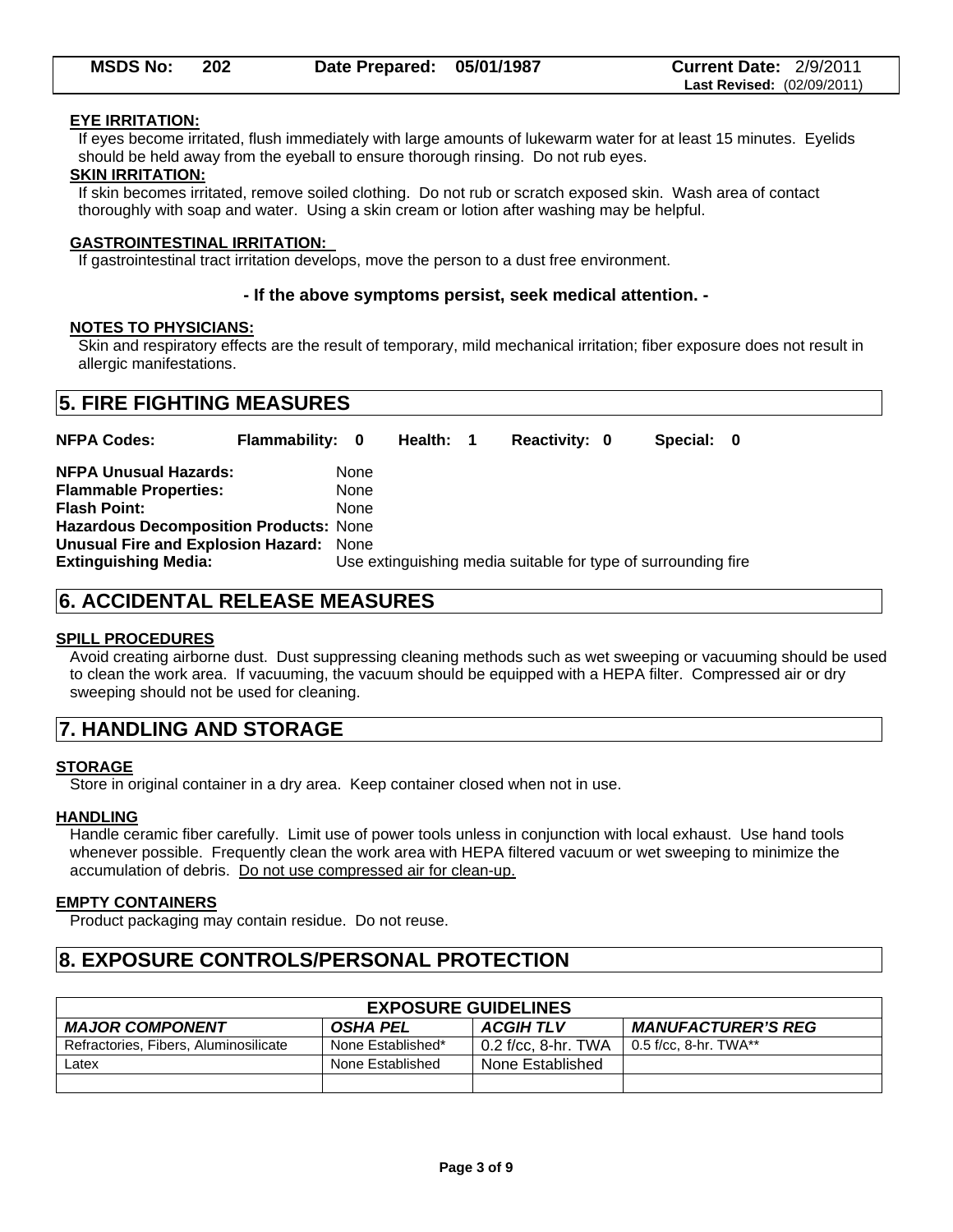Except of in the state of California, there is no specific regulatory standard for RCF in the U.S. OSHA's "Particulate Not Otherwise Regulated (PNOR)" standard [29 CFR 1910.1000, Subpart Z, Air Contaminants] applies generally - Total Dust 15 mg/m<sup>3</sup>; Respirable Fraction 5 mg/m<sup>3</sup>. The PEL for RCF in California is 0.2 f/cc, 8-hr TWA.

The Refractory Ceramic Fibers Coalition (RCFC) has sponsored comprehensive toxicology and epidemiology studies to identify potential RCF-related health effects [see Section 11 for more details], consulted experts familiar with fiber and particle science, conducted a thorough review of the RCF-related scientific literature, and further evaluated the data in a state-of-the art quantitative risk assessment. Based on these efforts and in the absence of an OSHA PEL, RCFC has adopted a recommended exposure guideline (REG), as measured under NIOSH Method 7400 B. The manufacturers' REG is intended to promote occupational health and safety through feasible exposure controls and reductions as determined by extensive industrial hygiene monitoring efforts undertaken voluntarily and pursuant to an agreement with the U.S. Environmental Protection Agency.

#### **OTHER OCCUPATIONAL EXPOSURE LEVELS (OEL)**

RCF-related occupational exposure limits vary internationally. Regulatory OEL examples include: Canada – 0.2 to 1.0 f/cc; United Kingdom – 1.0 f/cc. Non-regulatory OEL examples include: RCFC REG – 0.5 f/cc. The objectives and criteria underlying each of these OEL decisions also vary. The evaluation of occupational exposure limits and their relative applicability to the workplace is best performed, on a case-by-case basis, by a qualified Industrial Hygienist.

#### **ENGINEERING CONTROLS**

Use feasible engineering controls such as local exhaust ventilation, point of generation dust collection, down draft work stations, emission controlling tool designs, and materials handling equipment designed to minimize airborne fiber emissions.

#### **PERSONAL PROTECTION EQUIPMENT**

#### **Respiratory Protection – RCF:**

When engineering and/or administrative controls are insufficient to maintain workplace exposures within the 0.5 f/cc REG, the use of appropriate respiratory protection, pursuant to the requirements of OSHA Standards 29 CFR 1910.134 and 29 CFR 1926.103, is recommended. The following information is provided as an example of appropriate respiratory protection for aluminosilicate fibers. The evaluation of workplace hazards and the identification of appropriate respiratory protection is best performed, on a case-by-case basis, by a qualified Industrial Hygienist.

| <b>MANUFACTURER'S RESPIRATORY PROTECTION RECOMMENDATIONS</b><br><b>WHEN HANDLING RCF PRODUCTS</b>                                                               |                                                                                                                                         |  |  |
|-----------------------------------------------------------------------------------------------------------------------------------------------------------------|-----------------------------------------------------------------------------------------------------------------------------------------|--|--|
| <b>Respirable Airborne Fiber Concentration</b>                                                                                                                  | <b>Respirator Recommendation 1</b>                                                                                                      |  |  |
| Not yet determined but expected to be below 5.0 f/cc based on<br>operation                                                                                      | Half-face, air-purifying respirator equipped with a NIOSH-<br>certified P100 particulate filter cartridge.                              |  |  |
| "Reliably" less than 0.5 f/cc                                                                                                                                   | See recommendation below for individual worker requests.                                                                                |  |  |
| $0.5$ f/cc $-5.0$ f/cc                                                                                                                                          | Half-face, air-purifying respirator equipped with a NIOSH -<br>certified P100 particulate filter cartridge.                             |  |  |
| $5.0$ f/cc $-25$ f/cc                                                                                                                                           | Full-facepiece, air-purifying respirator equipped with a NIOSH -<br>certified P100 particulate filter cartridge or PAPR.                |  |  |
| Greater than 25 f/cc                                                                                                                                            | PAPR with tight-fitting full facepiece or a supplied air respirator<br>in continuous flow mode.                                         |  |  |
| When individual workers request respiratory protection as a<br>matter of personal comfort or choice and exposures are<br>"reliably" below 0.5 f/cc (8-hr., TWA) | A NIOSH-certified respirator, such as a disposable particulate<br>respirator or respirators with filter cartridges rated N95 or better. |  |  |

<sup>1</sup> **Note: The P100 recommendation is a conservative default choice; in some cases, solid arguments can be made that other respirator types (e.g., N95, R99, etc.) may be suitable for some tasks or work environments. The P100 recommendation is not designed to limit informed choices, provided that respiratory protection decisions comply with 29 CFR 1910.134.** 

#### **Other Information:**

 Concentrations based upon an eight-hour time weighted average (TWA) as determined by air samples collected and analyzed pursuant to NIOSH method 7400 (B) for airborne fibers.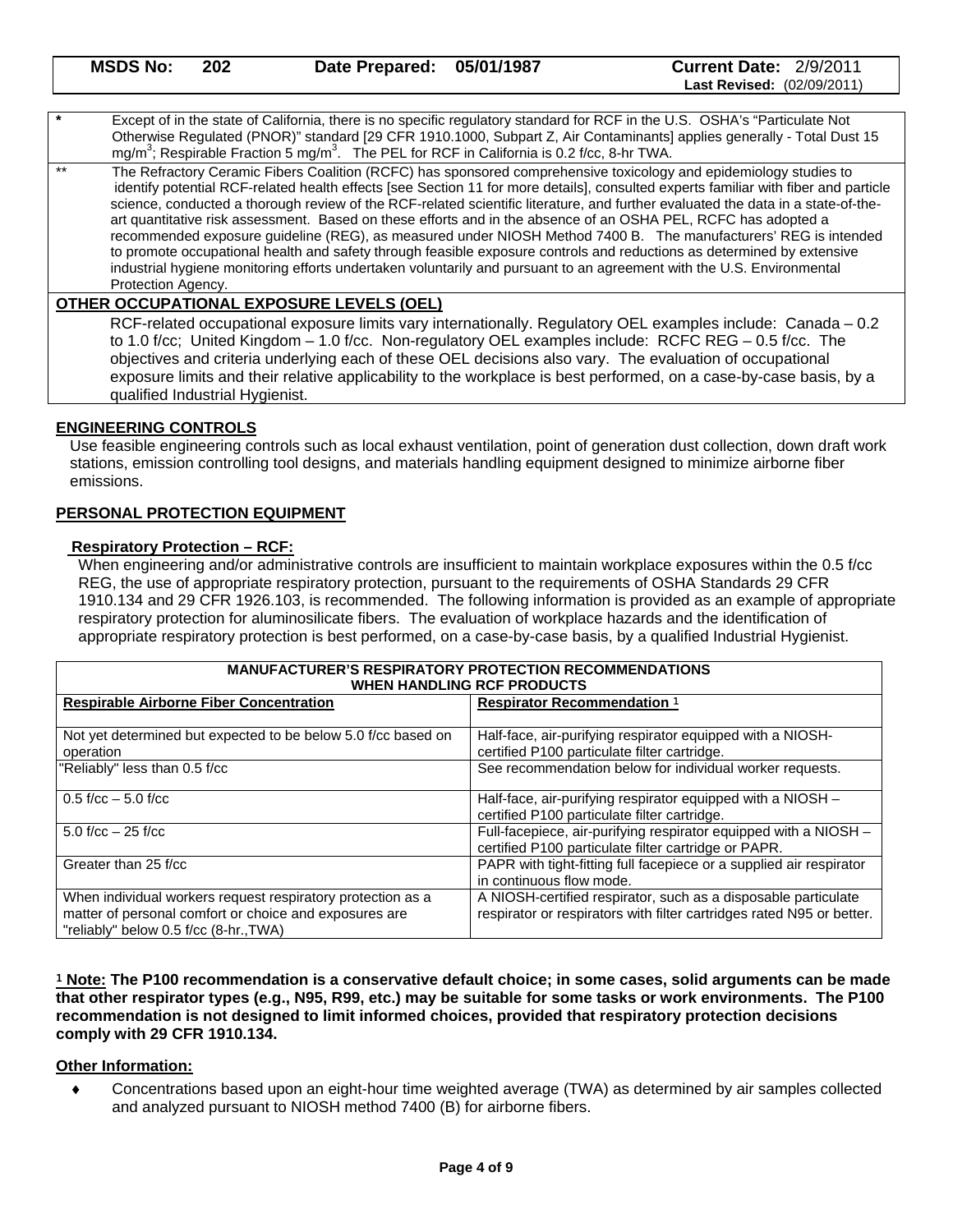| <b>MSDS No:</b> | -202 | Date Prepared: 05/01/1987 | <b>Current Date: 2/9/2011</b>     |
|-----------------|------|---------------------------|-----------------------------------|
|                 |      |                           | <b>Last Revised: (02/09/2011)</b> |

- The manufacturer recommends the use of a full-facepiece, air purifying respirator equipped with an appropriate particulate filter cartridge during furnace tear-out events and the removal of used RCF to control exposures to airborne fiber and the potential presence of crystalline silica. If exposure levels are known, the respiratory protection chart provided above may be applied.
- Potential exposure to other airborne contaminants should be evaluated by a qualified Industrial Hygienist for the selection of appropriate respiratory protection and air monitoring.
- In the absence of other objective data or when concentrations are unknown, the manufacturer recommends the use of a half-face, air-purifying respirator equipped with a NIOSH-certified P-100 particulate filter cartridge (See above note).

#### **Skin Protection:**

Wear gloves (e.g. cotton), head coverings and full body clothing as necessary to prevent skin irritation. Washable or disposable clothing may be used. If possible, do not take unwashed work clothing home. If soiled work clothing must be taken home, employers should ensure employees are trained on the best practices to minimize or avoid non-work dust exposure (e.g., vacuum clothes before leaving the work area, wash work clothing separately, rinse washer before washing other household clothes, etc.).

#### **Eye Protection:**

Wear safety glasses with side shields or other forms of eye protection in compliance with appropriate OSHA standards to prevent eye irritation. The use of contact lenses is not recommended, unless used in conjunction with appropriate eye protection. Do not touch eyes with soiled body parts or materials. If possible, have eye-washing facilities readily available where eye irritation can occur.

# **9. PHYSICAL AND CHEMICAL PROPERTIES**

**BOILING POINT:** Not Applicable **WATER SOLUBILITY (%):** Not Soluble in Water **MELTING POINT:** 1760° C (3200° F) **SPECIFIC GRAVITY**: 2.50 – 2.75 **VAPOR PRESSURE:** Not Applicable **pH**: Not Applicable **VAPOR DENSITY** (Air = 1): Not Applicable % **VOLATILE**: Not Applicable **MOLECULAR FORMULA:** Not Applicable

**ODOR AND APPEARANCE:** Thin, flexible mat-like material **CHEMICAL FAMILY**: Vitreous Aluminosilicate Fibers

## **10. STABILITY AND REACTIVITY**

| <b>CHEMICAL STABILITY:</b>               | Stable under conditions of normal use                                                                                                                                                                                                                                                                                                  |
|------------------------------------------|----------------------------------------------------------------------------------------------------------------------------------------------------------------------------------------------------------------------------------------------------------------------------------------------------------------------------------------|
| <b>INCOMPATIBILITY:</b>                  | <b>None</b>                                                                                                                                                                                                                                                                                                                            |
| <b>CONDITIONS TO AVOID:</b>              | None                                                                                                                                                                                                                                                                                                                                   |
| <b>HAZARDOUS DECOMPOSITION PRODUCTS:</b> | During first heating, oxidation products from the organic binder such as<br>carbon monoxide, carbon dioxide, hydrocarbons might be emitted in a<br>temperature range from 180°C to 600°C. It is recommended to<br>ventilate the room until gases and fumes have disappeared.<br>Avoid exposure to high concentrations of gas or fumes. |
| <b>HAZARDOUS POLYMERIZATION:</b>         | Not Applicable                                                                                                                                                                                                                                                                                                                         |
| 11. TOXICOLOGICAL INFORMATION            |                                                                                                                                                                                                                                                                                                                                        |

#### **HEALTH DATA SUMMARY:**

Epidemiological studies that include most people who have ever worked in domestic RCF production have indicated no increased incidence of respiratory disease or other significant health effects in occupationally exposed workers. In animal studies, long-term, high-dose inhalation exposure resulted in the development of respiratory disease in rats and hamsters.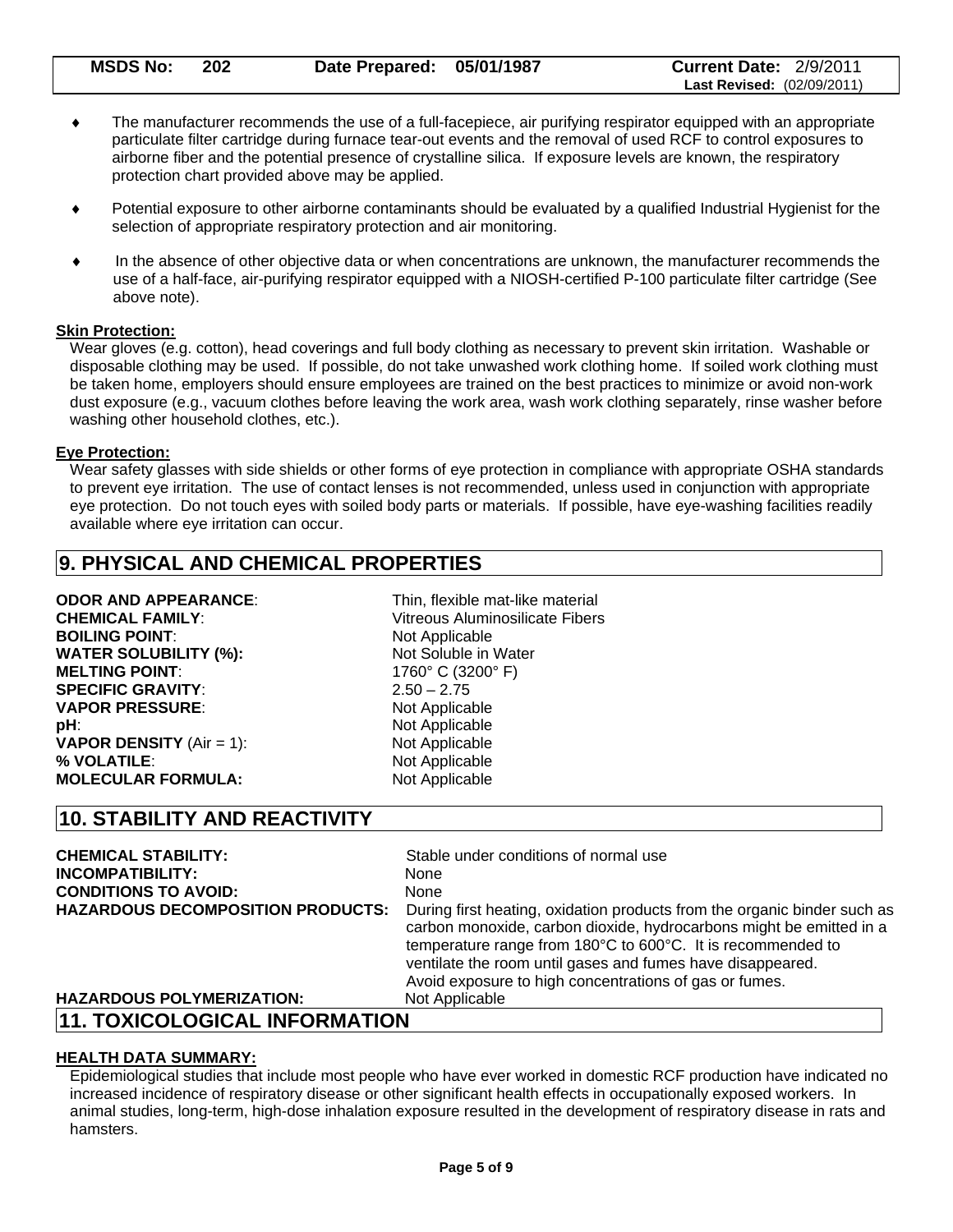#### **EPIDEMIOLOGY:**

The University of Cincinnati is conducting an ongoing epidemiologic investigation. The evidence obtained from employees in U. S. RCF manufacturing facilities is as follows:

1) There is no evidence of any fibrotic lung disease (interstitial fibrosis) from evaluations of chest X-rays.

2) There is no evidence of an elevated incidence of lung disease among RCF manufacturing employees.

3) In early studies an apparent statistical "trend" within the exposed population was observed between RCF exposure duration and some measures of lung function. The observations were clinically insignificant. If these observations were made on an individual employee, the results would be interpreted as being within the normal (predicted) respiratory range. A more recent longitudinal study of employees with 5 or more pulmonary function tests refutes the earlier observations, finding no effect on lung function associated with RCF production experience. Initial data (circa 1987) seemed to indicate an interactive effect between smoking and RCF exposure; more recent data, however, found no interactive effect. Nevertheless, to promote good health, RCF employees are still actively encouraged not to smoke.

4) Pleural plaques (thickening along the chest wall) have been observed in a small number of RCF employees. Some studies appear to show a relationship between the occurrence of pleural plaques on chest radiographs and the following variables: (a) years since RCF production hire date; (b) duration of RCF production employment; and (c) cumulative RCF exposure. The best evidence to date indicates that pleural plaques are a marker of exposure only. Pleural plaques are not associated with pulmonary impairment. The pathogenesis of pleural plaques remains incompletely understood; however, the mechanism appears to be an inflammatory response caused by inhaled fibers.

#### **TOXICOLOGY:**

A number of toxicological studies designed to identify any potential health effects from RCF exposure have been completed. In one study, conducted by the Research and Consulting Company, (Geneva, Switzerland), rats and hamsters were exposed to 30 mg/m<sup>3</sup> (about 200 fibers/cc) of specially-prepared RCF for 6 hours/day, 5 days/week, for up to 24 months. In rats, a statistically significant increase in lung tumors was observed; two mesotheliomas (cancer of the pleural lining between the chest wall and lung) were also identified. Hamsters did not develop lung tumors; however, interstitial fibrosis and mesothelioma was found. Some, in the scientific community, have concluded that the "maximum tolerated dose" was exceeded and that significant particle contamination was a confounding issue; therefore, these study findings may not represent an accurate assessment of the potential for RCF to produce adverse health effects.

In a related multi-dose study with a similar protocol, other rats were exposed to doses of 16 mg/m<sup>3</sup>, 9 mg/m<sup>3</sup>, 3 mg/m<sup>3</sup> which corresponds to about 115, 75, and 25 fibers per cubic centimeter respectively. This study found no statistically significant increase in lung cancer. Some cases of pleural and parenchymal fibrosis were seen in the 16 mg/m<sup>3</sup> dose group. Some cases of mild fibrosis and one mesothelioma were observed in the 9 mg/m<sup>3</sup> group. No acute respiratory effects were seen in the rats in the 3 mg/m<sup>3</sup> exposure group, which suggests that there may be a dose/response threshold, below which irreversible respiratory impacts do not occur.

Other toxicological studies have been conducted which utilized non-physiological exposure methods such as intrapleural, intraperitoneal and intratracheal implantation or injection. Some of these studies have found that RCF is a potential carcinogen. Some experts, however, suggest that these tests have limited relevance because they bypass many of the biological mechanisms that prevent fiber deposition or facilitate fiber clearance.

To obtain more epidemiology or toxicology information, please call the toll free telephone number for the Morgan Thermal Ceramics Product Stewardship Program found in Section 16 - Other Information.

# **12. ECOLOGICAL INFORMATION**

No ecological concerns have been identified.

# **13. DISPOSAL CONSIDERATIONS**

#### **WASTE MANAGEMENT:**

To prevent waste materials from becoming airborne during waste storage, transportation and disposal, a covered container or plastic bagging is recommended.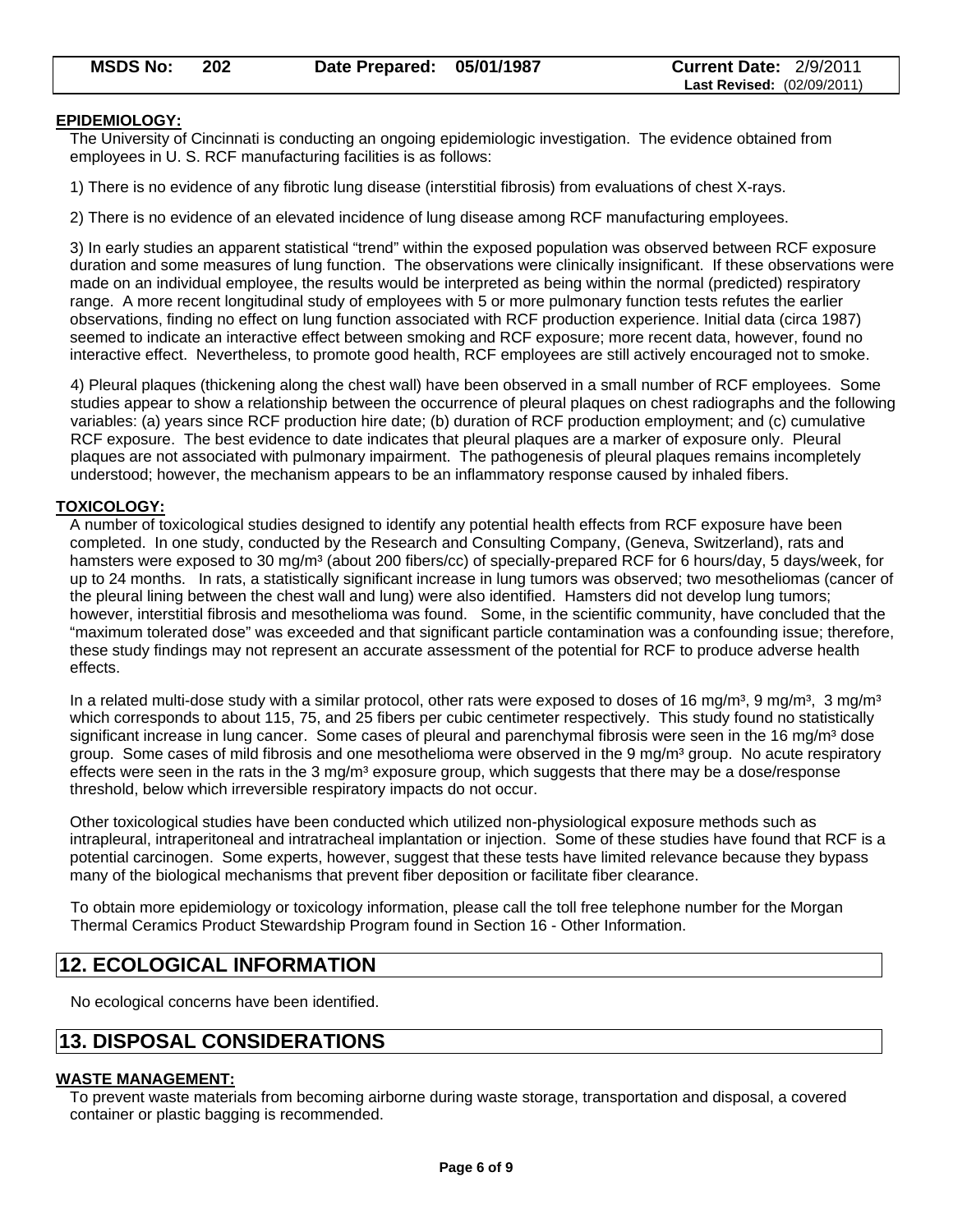| <b>MSDS No:</b> | 202 | Date Prepared: 05/01/1987 | <b>Current Date: 2/9/2011</b>     |
|-----------------|-----|---------------------------|-----------------------------------|
|                 |     |                           | <b>Last Revised: (02/09/2011)</b> |

#### **DISPOSAL:**

RCF, as manufactured, is not classified as a hazardous waste according to Federal regulations (40 CFR 261). As manufactured, RCF was tested using EPA's Toxicity Characteristic Leaching Procedure (TCLP). Results showed there were no detectable contaminants or detectable leachable contaminants that exceeded the regulatory levels. Any processing, use, alteration or chemical additions to the product, as purchased, may alter the disposal requirements. Under Federal regulations, it is the waste generator's responsibility to properly characterize a waste material, to determine if it is a "hazardous" waste. Check local, regional, state or provincial regulations to identify all applicable disposal requirements.

# **14. TRANSPORT INFORMATION**

#### **U.S. DEPARTMENT OF TRANSPORTATION (DOT)**

| Hazard Class: | Not Regulate |
|---------------|--------------|
| Labels:       | Not Applicab |
| Placards:     | Not Applicab |

ed Class Classical Classical Classical Classical Classical Classical Classical Classical Classical Classical C le **North America (NA) Number:** Not Applicable le Bill of Lading: Not Applicable Bill of Lading:

#### **INTERNATIONAL**

Canadian TDG Hazard Class & PIN: Not regulated Not classified as dangerous goods under ADR (road), RID (train) or IMDG (ship).

# **15. REGULATORY INFORMATION**

#### **UNITED STATES REGULATIONS**

| EPA:                             | Superfund Amendments and Reauthorization Act (SARA) Title III - This product does<br>not contain any substances reportable under Sections 302, 304, 313, (40 CFR 372).<br>Sections 311 and 312 (40 CFR 370) apply (delayed hazard).<br>Toxic Substances Control Act (TSCA) – RCF has been assigned a CAS number;                                                                                                                                                                                                                         |
|----------------------------------|------------------------------------------------------------------------------------------------------------------------------------------------------------------------------------------------------------------------------------------------------------------------------------------------------------------------------------------------------------------------------------------------------------------------------------------------------------------------------------------------------------------------------------------|
|                                  | however, it is not required to be listed on the TSCA inventory.                                                                                                                                                                                                                                                                                                                                                                                                                                                                          |
|                                  | <b>Comprehensive Environmental Response, Compensation and Liability Act</b><br>(CERCLA) and the Clean Air Act (CAA) - RCF contains fibers with an average diameter<br>greater than one micron and thus is not considered a hazardous air pollutant.                                                                                                                                                                                                                                                                                      |
| <b>OSHA:</b>                     | Comply with Hazard Communication Standards 29 CFR 1910.1200 and 29 CFR<br>1926.59 and the Respiratory Protection Standards 29 CFR 1910.134 and 29 CFR<br>1926.103.                                                                                                                                                                                                                                                                                                                                                                       |
| California:                      | According to our raw material supplier, latex used in this product contains small amounts<br>of the following chemicals listed in Proposition 65, Safety Drinking Water and Toxic<br>Enforcement Act of 1986 as chemical(s) known to the state of California to cause cancer:<br>-Formaldehyde<br>CAS No. 50-00-0<br>-Acrylamide<br>CAS No. 79-06-1<br>-Ethyl Acrylate<br>CAS No. 140-88-5<br>Also, ceramic fibers (airborne particles of respirable size) are listed in the State of<br>California as a chemical known to cause cancer. |
| <b>Other States:</b>             | RCF products are not known to be regulated by states other than California; however,<br>state and local OSHA and EPA regulations may apply to these products. If in doubt,<br>contact your local regulatory agency.                                                                                                                                                                                                                                                                                                                      |
| <b>INTERNATIONAL REGULATIONS</b> |                                                                                                                                                                                                                                                                                                                                                                                                                                                                                                                                          |
| Canada:                          | <b>Canadian Workplace Hazardous Materials Information System (WHMIS) - RCF is</b><br>classified as Class D2A - Materials Causing Other Toxic Effects                                                                                                                                                                                                                                                                                                                                                                                     |

|                        | <b>Canadian Environmental Protection Act (CEPA) - All substances in this product are</b> |
|------------------------|------------------------------------------------------------------------------------------|
|                        | listed, as required, on the Domestic Substances List (DSL)                               |
| <b>European Union:</b> | European Directive 97/69/EC classified RCF as a Category 2 carcinogen; that is it        |
|                        | "should be regarded as if it is carcinogenic to man."                                    |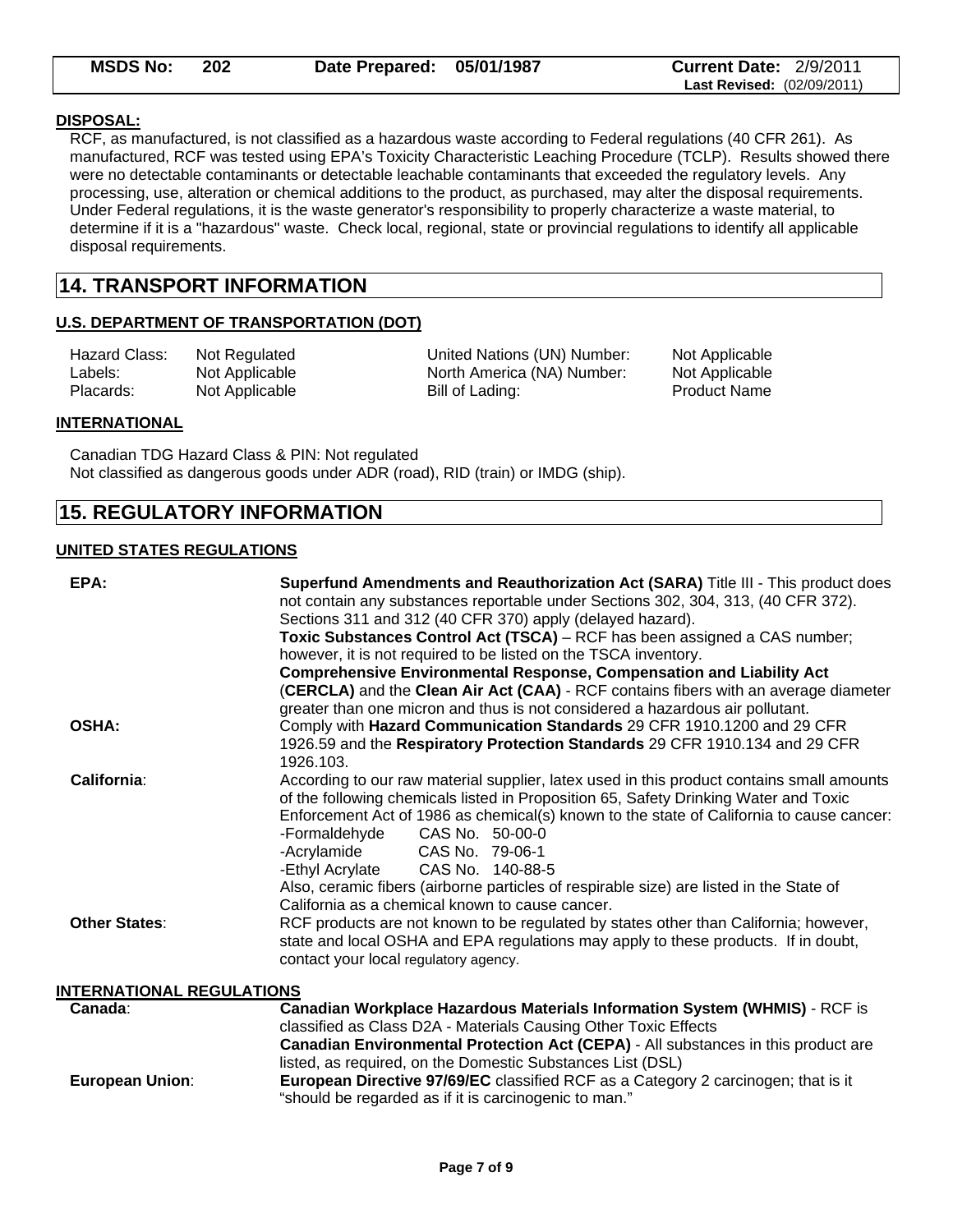# **16. OTHER INFORMATION**

Trace amounts of formaldehyde, acrylonitrile may be released from latex polymer during initial heating. Under normal conditions of handling, processing and use it is reasonable to expect the amount of acrylonitrile released to be below 1.0 ppm. Consult OSHA Standards on acrylonitrile and formaldehyde (29 CFR 1910.1045 and 29 CFR 1910.1048 respectively) for specific requirements if the exposure level is beyond the threshold levels.

### **RCF DEVITRIFICATION:**

As produced, all RCF fibers are vitreous (glassy) materials that do not contain crystalline silica.Continued exposure to elevated temperatures may cause these fibers to devitrify (become crystalline). The first crystalline formation (mullite) begins to occur at approximately 985° C (1805° F). Crystalline silica (cristobalite) formation may begin at<br>temperatures of approximately 1200° C (2192° F). The occurrence and extent of crystalline phase formatio  $(2192°)$  F). The occurrence and extent of crystalline phase formation is dependent on the duration and temperature of exposure, fiber chemistry and/or the presence of fluxing agents. The presence of crystalline phases can be confirmed only through laboratory analysis of the "hot face" fiber.

IARC's evaluation of crystalline silica states "Crystalline silica inhaled in the form of quartz or cristobalite from occupational sources is carcinogenic to humans (Group 1)" and additionally notes "in making the overall evaluation, the Working Group noted that carcinogenicity in humans was not detected in all industrial circumstances studied. Carcinogenicity may be dependent on inherent characteristics of the crystalline silica or on external factors affecting its biological activity or distribution of its polymorphs." (IARC Monograph Vol. 68, 1997). NTP lists all polymorphs of crystalline silica amongst substances which may "reasonably be anticipated to be carcinogens."

IARC and NTP did not evaluate after-service RCF, which may contain various crystalline phases. However, an analysis of after-service RCF samples obtained pursuant to an exposure monitoring agreement with the EPA, found that in the furnace conditions sampled, most did not contain detectable levels of crystalline silica. Other relevant RCF studies found that (1) simulated after-service RCF showed little, or no, activity where exposure was by inhalation or by intraperitoneal injection; and (2) after-service RCF was not cytotoxic to macrophage-like cells at concentrations up to 320  $\mu$ g/cm<sup>2</sup> - by comparison, pure quartz or cristobalite were significantly active at much lower levels (circa 20  $\mu$ g/cm<sup>2</sup>).

#### **RCF AFTER-SERVICE REMOVAL:**

Respiratory protection should be provided in compliance with the Product Stewardship Program and OSHA standards. During removal operations, a FULL FACE RESPIRATOR is recommended to reduce inhalation exposure along with eye and respiratory tract irritation. A specific evaluation of workplace hazards and the identification of appropriate respiratory protection is best performed, on a case-by-case basis, by a qualified industrial hygiene professional.

For more information, call the Morgan Thermal Ceramics Product Stewardship Hotline (800-722-5681).

#### **PRODUCT STEWARDSHIP PROGRAM:**

Morgan Thermal Ceramics has established a program to provide customers with up-to-date information regarding the proper use and handling of RCF. In addition, Morgan Thermal Ceramics has established a program to monitor airborne fiber concentrations at customer facilities. If you would like more information about this program, please call your local supplier or visit one of the following web sites.

 Morgan Thermal Ceramics - Global www.morganthermalceramics.com Refractory Ceramic Fibers Coalition (USA) www.RCFC.net ECFIA (Europe) www.ecfia.eu

#### **LABELING:**

As product information labels may be required on RCF packages, check local destination regulations before shipping.